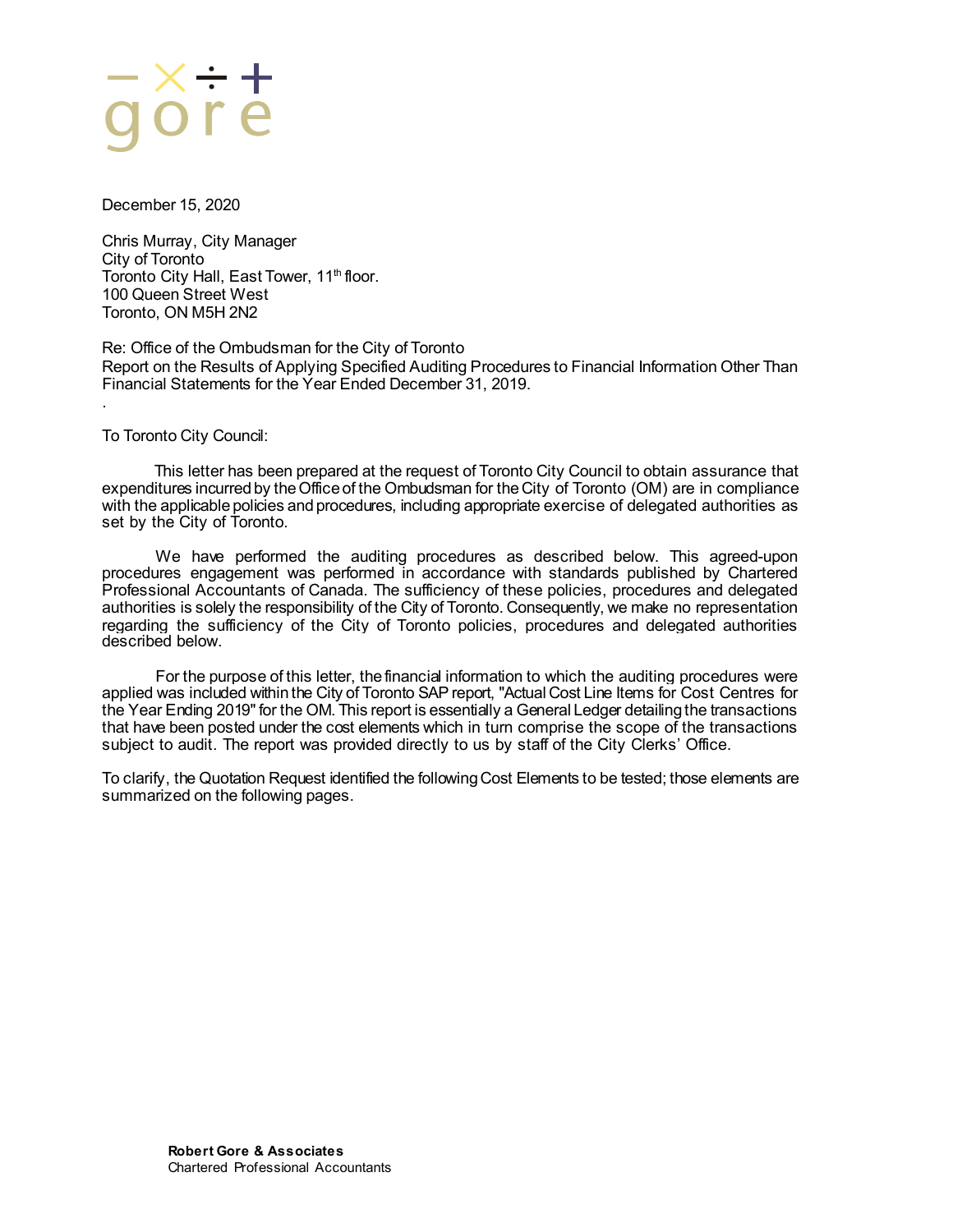- 1025 Permanent Overtime
- 1050 Permanent Vacation Pay

MATERIALS AND SUPPLIS

- 2010 Stationery and Office Supplies
- 2020 Books and Magazine Subscriptions
- 2040 Paper & Print Supplies
- 2080 Photographic & Video Supplies
- 2082 Health and Safety Supplies
- 2090 Graphic Design Supplies
- 2099 Other Office Materials/Minor Furnishings
- 2260 Gasoline
- 2570 Janitorial Supplies
- 2610 Kitchen Supplies
- 2650 Computer and Printer Supplies
- 2670 Uniforms\*
- 2710 General Hardware
- 2741 Food Cost
- 2790 Presentation/Promotional Items
- 2791 Ribbons, Medals & Trophies
- 2792 Banners, Flags, Signs
- 2999 Miscellaneous Materials & Supplies
- EQUIPMENT
- 3020 M & E-Communications
- 3030 M & E-Office
- 3032 M & E-Photographic
- 3033 M & E-Printing & Binding
- 3050 M & E–Kitchen
- 3099 General Equipment
- 3310 Furnishings
- 3320 Fixtures\*
- 3410 Computers-Hardware
- 3420 Computers–Software

# SERVICES AND RENTS

- 4010 Professional Services Legal
- 4015 Professional Services Audit
- 4038 Professional & Technical Services  $(IT)$
- 4050 Technical Services Survey and Mapping
- 4078 Consulting Services-Technical

# SERVICES AND RENTS (Con't)

- 4310 Training & Development-**External**
- 4340 Tuition Fees
- 4406 Contracted Services Office Equipment
- 4407 Contracted Services **Buildings**
- 4410 Contracted Services **Electrical**
- 4414 Advertising & Promotion
- 4415 Contracted Services Janitorial
- 4416 Transfer, Haulage & Storage
- 4424 Contracted Services-General
- 4435 Contracted Services Security Systems\*
- 4452 Transportation-Taxis
- 4465 Contracted Services-Monitoring Systems
- 4472 Computer Hardware Maintenance and Support Services
- 4473 Managed Print Charges
- 4474 Computer Software Maintenance and Support Services
- 4510 Rental of Vehicles & Equipment
- 4515 Rental of Office Equipment
- 4530 Rental of Property (Other than Office)
- 4555 Pager/Radio Rentals
- 4590 Rental-Other
- 4699 Repair & Maintenance **Other**
- 4755 Meal Allowances (Non-Travel)
- 4760 Membership Fees
- 4770 Parking Expenses (In town)
- 4775 Metrage-Operational (In town)
- 4804 Wireless Devices
- 4805 Postage
- 4808 Network Equipment, incl. **Cabling**
- 4810 Telephone
- 4811 Cellular Telephones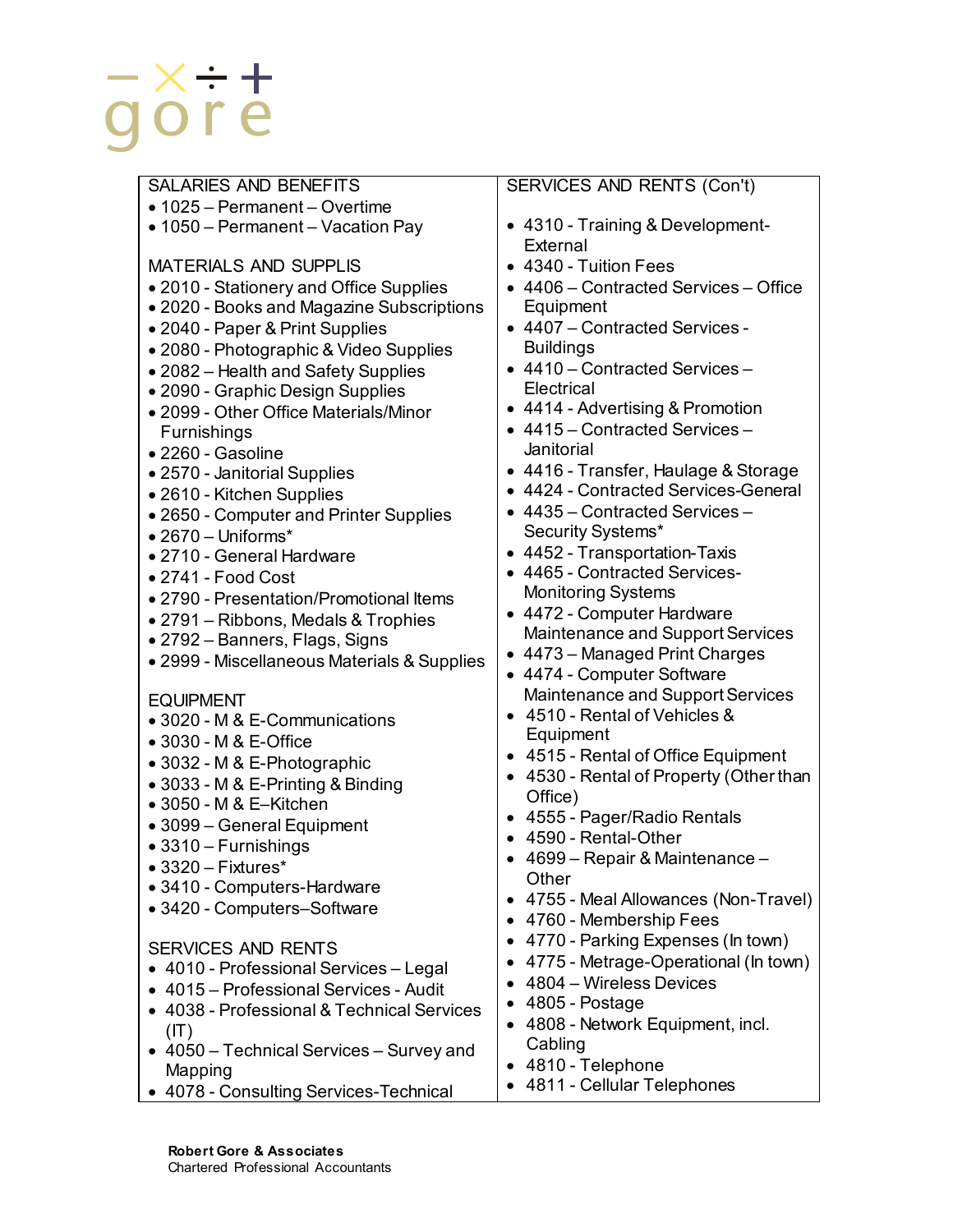• 4079 - Consulting Services-IT • 4082 - Photo/Video Services • 4086 - Tech. Services-Translations & Interpreters • 4089 - Consulting Services - Management/Research and Development • 4091 - Consulting Services - External Lawyers and Planners • 4093 - Consulting Services - Creative **Communications** • 4110 – Honoraria  $• 4118 - Tickets$ • 4122 – Transcripts • 4130 - Process Server Fees • 4132 - Conduct Money • 4144 - Investigative Expenses • 4199 - Other Professional and Technical **Services** • 4205 - Business Travel-Kilometrage • 4210 - Business Travel-Accommodation • 4215 - Business Travel-Air Transportation • 4220 - Business Travel-Ground Transp. • 4225 - Business Travel-Public Transit • 4230 – Business Travel-Other Expenses • 4251 – Conferences/Seminars-Kilometrage • 4252 - Conferences/Seminars-Accommodation • 4253 - Conferences/Seminars-Air/Rail/Bus **Travel** • 4254 - Conferences/Seminars-Ground **Transportation** • 4255 - Conferences/Seminars-Other Expenses • 4256 - Conferences/Seminars-Registration Fees • 4812 - Long Distance Phone Calls • 4813 - Internet • 4815 - Courier • 4820 - Business Meeting Expenses • 4822 - Receptions and Public Relations • 4825 - Printing and Reproduction - Third Parties • 4827 – Online Services Fee • 4985 – Cash Over / Under • 4995 - Other Expenses CAPITAL TRANSFERS & OTHER **EXPENDITURES** • 6031 - Contribution Insurance Reserve Fund • 6570 – Bank Service Charges INTER-DIVISIONAL CHARGES • 7020 - IDC – Training & Development • 7025 - IDC - Postage & Courier • 7030 - IDC - Printing • 7035 - IDC – Copying • 7070 – IDC – Facilities Maintenance Services\* • 7080 – IDC – Other Services • 7097 – IDC – EMS • 7130 - IDC - User Hardware & Operational System Support • 7170 - IDC - Parks Services OTHER REVENUE • 9185 – Foreign Exchange – Gains or Losses • 9450 – Sundry Revenue\* • 9457 – Trade A/P Discount Received • 9475 – Insurance Loss Recoveries\*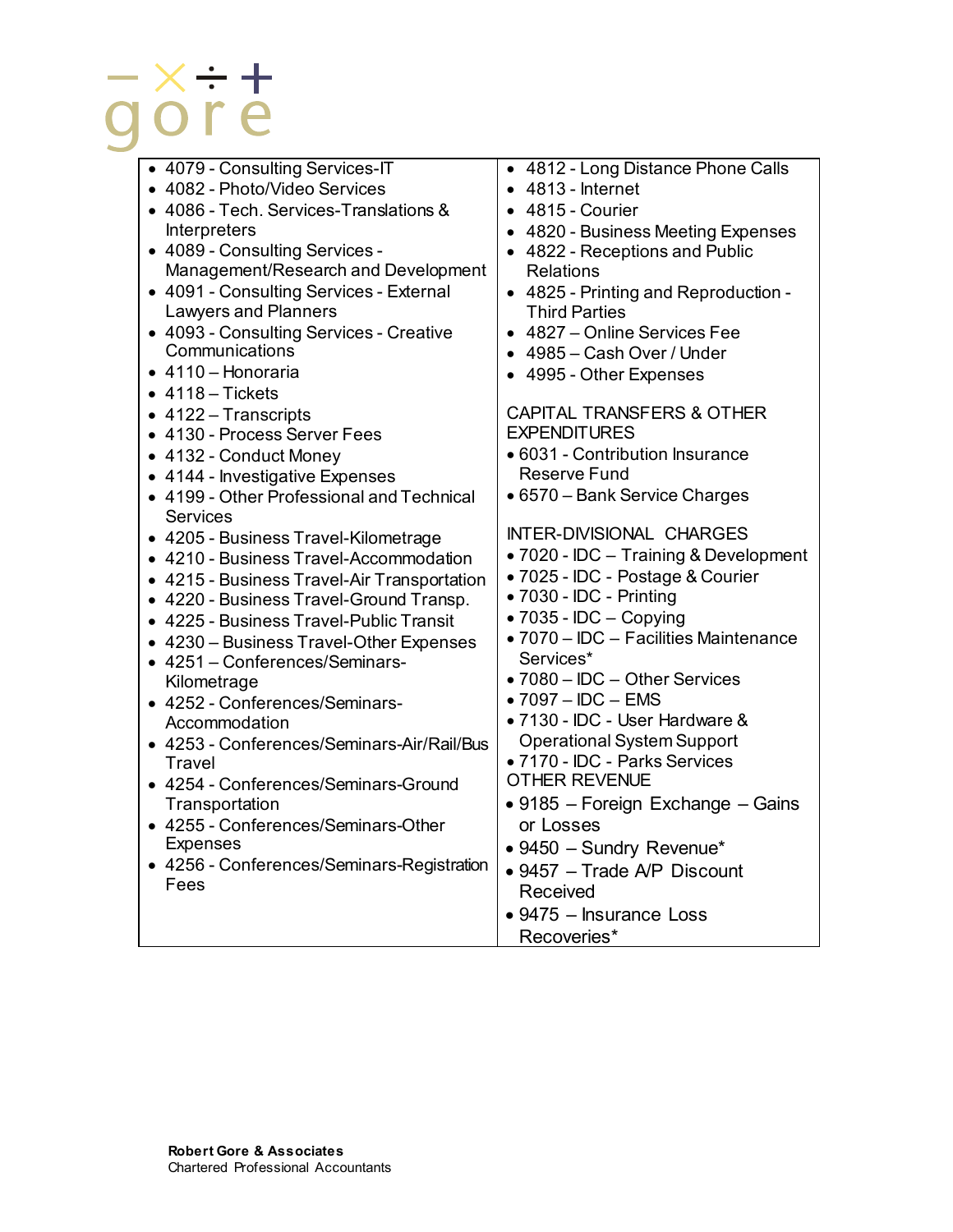# x <del>.</del><br>ore

We were provided directly from the City Clerk's Office, the Policy Applicability Matrix (Matrix) that linked each Cost Element above with the applicable City of Toronto policies and procedures below:

- Business Expense Policy
- Vacation
- Kilometrage Reimbursement for use of Personal Vehicle for City business
- Lieu time
- Training and Development
- Attendance Management Leave without pay
- 
- Tuition Reimbursement
- Blanket Contract Procedures
- Divisional Purchase Orders (DPOs)
- Long Distance Telephone
- Payment Requisition Procedures
- Petty Cash Policy and Procedures (including Penny Elimination Policy)
- Purchasing Card (PCard) Program
- Selection and Hiring of Consulting Services
- Sole Source or Non-Competitive Procurement Procedures
- Using an Established Roster to Obtain Professional, Consultant or Other Services

To further clarify, the Quotation Request identified the delegated authorities as follows:

- Chapter 71, Financial Control
- Chapter 195, Purchasing
- Chapter 217, Records, Corporate (City)
- Chapter 257, Signing Authority (spending authority set at the level of a Division Head)

In addition, the Quotation Request identified the policy framework for the City's Accountability Officers, codified in the Toronto Municipal Code, Chapter 3, "Accountability Officers", which reinforces both their arms-length relationship to the City and their independent status within the City's governance system. As part of the implementation of Chapter 3, Accountability Officers are required to comply with all applicable City by-laws, policies and procedures while maintaining their balance between accountability and independence.

Copies of the above City of Toronto policies and procedures and web-links to the City of Toronto related delegated authorities were provided by the City Clerk's Office.

We selected a statistical sample of transactions to be tested based on the number of entries in each Cost Element and examined those transactions for compliance with the applicable policies and procedures of the Matrix, including appropriate exercise of delegated authorities with underlying supporting documents for adherence to the policies, procedures and delegated authorities noted above.

As a result of applying the above procedures, we found no exceptions to the adherence to the policies, procedures and delegated authorities as they applied to our test sample.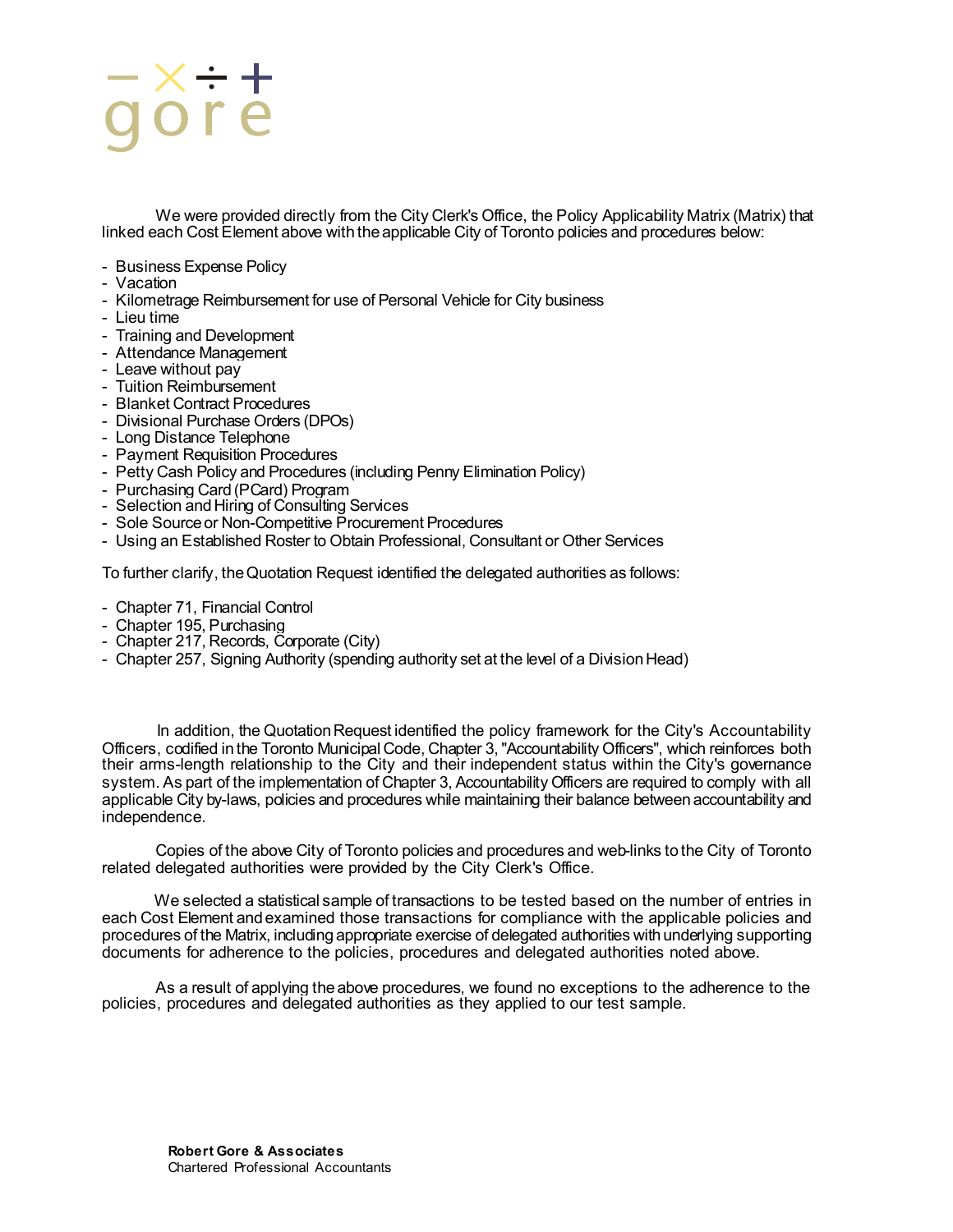

It should be understood that we make no representations as to the sufficiency for your purposes of the procedures as described in the preceding paragraphs. Further we have addressed ourselves solely to the report, which we received directly from the City Clerks' Office of the City of Toronto and make no representations as to whether any material items were omitted. Our procedures do not constitute an audit of the report and therefore we express no opinion on the report.

This letter is provided solely for the purpose of determining compliance with the Section 3-8B of the City of Toronto's Municipal Code and should not be used for any other purpose.

Any use that a third party makes of this letter, or any reliance or decisions made based on it, are the responsibility of such third party. We accept no responsibility for loss or damages, if any, suffered by any third party as a result of decisions made or actions taken based on this letter.

Yours very truly,

Chartered Professional Accountants M1N 1P3<br>Licensed Public Accountants (416) 699-8070 Licensed Public Accountants

**Robert Gore & Associates** 1238 Kingston Road, Toronto, Ontario Chartered Professional Accountants M1N 1P3